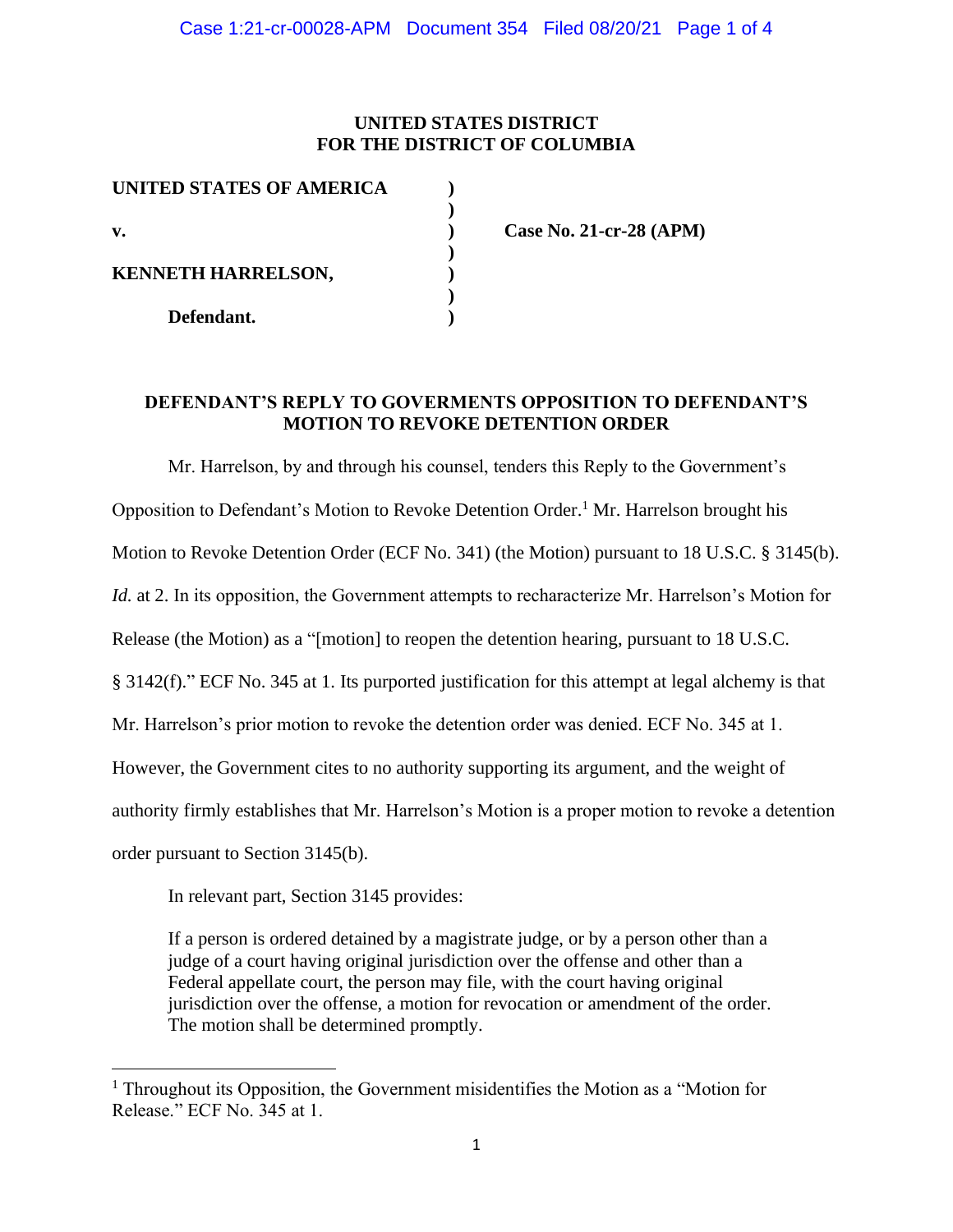#### Case 1:21-cr-00028-APM Document 354 Filed 08/20/21 Page 2 of 4

18 U.S.C. § 3145(b). Nothing in the statutory text states—nor even implies—that denial of a motion for revocation is with prejudice to the filing of a subsequent motion for revocation. *See*, *e.g.*, *U.S. v. Farmer*, No. 04-30139-WDS, 2006 WL 2375010, at \*1 (S.D. Ill. Aug. 14, 2006) ("This matter is before the Court on defendant's second motion for reconsideration of his Order of detention [], pursuant to 18 U.S.C. § 3145(b) of the Bail Reform Act. The Court previously reviewed defendant's first motion (Doc. 179) and denied it (Doc. 294). The Court held a hearing and took the matter under advisement.") If Congress wanted to limit a defendant to a single motion for revocation, it certainly knows how to draft the statute accordingly. Likewise, if Congress wanted to limit the grounds on which a defendant could bring additional revocation motions, it clearly knows how to do so. *See*, *.e.g.*, 18 U.S.C. § 3142(f)(2)(B) ("The hearing may be reopened . . . if the judicial officer finds that information exists that was not known to the movant at the time of the hearing . . . ."). However, with respect to section 3145(b) Congress did neither. Therefore, this Court should decline the Government's invitation to legislate from the bench.

Even assuming, without conceding, that the Government's characterization is correct, Mr. Harrelson's Motion is proper. "The reopening of a detention determination may be requested in order for the judicial office $[r]$  to consider additional evidence, provided that  $(1)$  the evidence was not previously available[;] and (2) the evidence suggested is relevant to the determination of defendant's risk of flight or danger to the community." *U.S. v. Alonso*, 832 F. Supp. 503, 505 (D.P.R. 1993) (citing *U.S. v. Dillon*, 938 F.2d 1412, 1415 (1st Cir. 1991)).

Here, Mr. Harrelson's Motion is based on the discovery produced by the Government. Specifically, the fact that the discovery establishes that the Government's representations at the prior hearings regarding the alleged threat that Mr. Harrelson poses to the community do not, in

2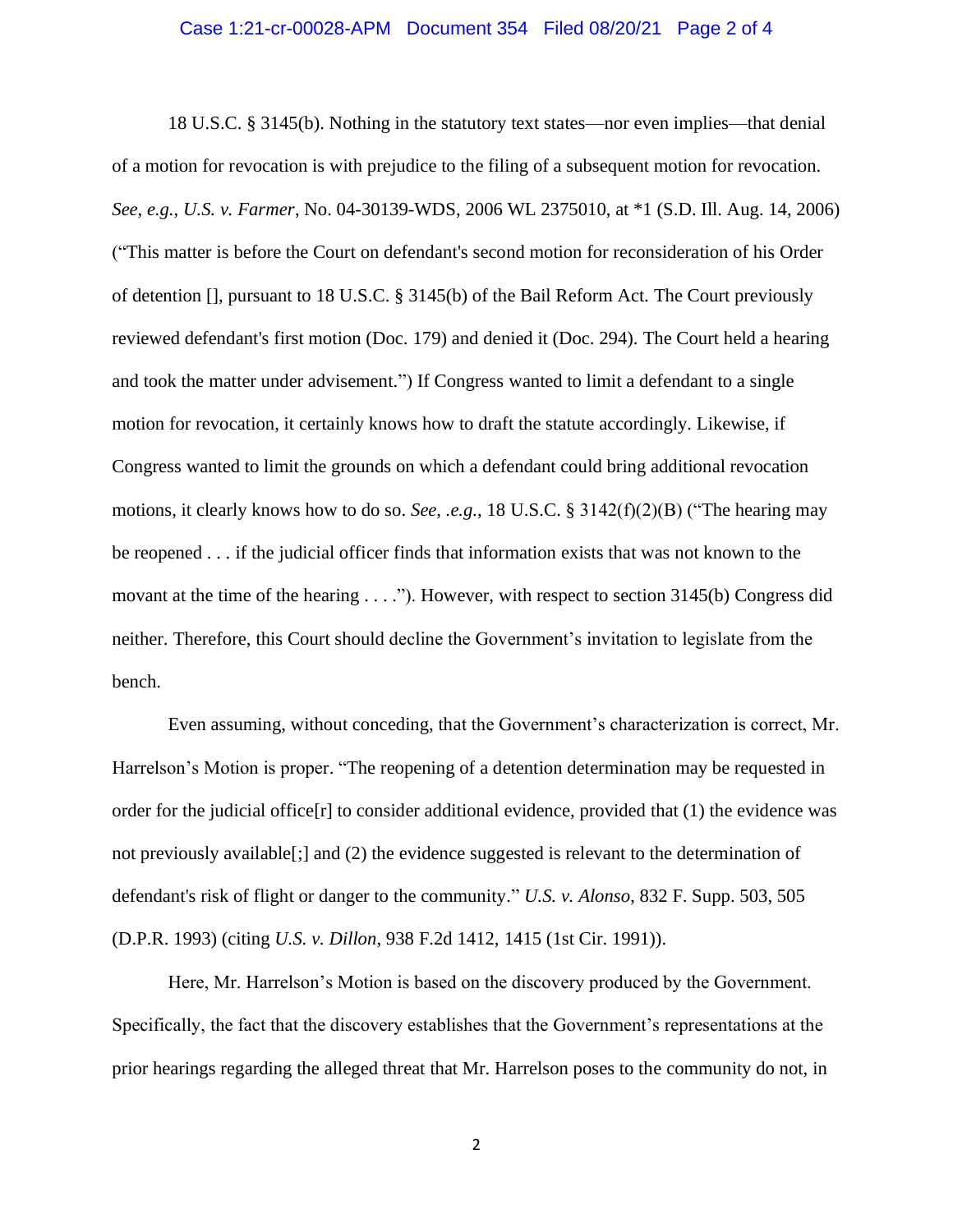### Case 1:21-cr-00028-APM Document 354 Filed 08/20/21 Page 3 of 4

fact, bear out. This evidence is clearly "relevant to the determination of" Mr. Harrelson's "danger to the community." Since this evidence was also not available at either Mr. Harrelson's detention hearing or the hearing on his prior motion to revoke detention, it is proper for this Court to reopen the detention determination.

Furthermore, Mr. Harrelson's Motion is also based on the Court's release from pretrial detention of similarly situated defendants. ECF No. 341 at 9. To the extent that these decisions establish that there do exist conditions on which Mr. Harrelson could be released that will "reasonably assure the safety of any other person and the community," such decisions are "new information" on which the hearing can be reopened. 18 U.S.C. § 3142(f)(2)(B).

For the foregoing reasons, Mr. Harrelson's Motion is proper. Tthis Court should grant Mr. Harrelson's motion and release him with conditions.

Date: August 20, 2021 Respectfully Submitted,

John M. Pierce (*PHV Admitted*) 355 S. Grand Avenue, 44th Floor Los Angeles, CA 90071 Tel: (213) 400-0725 Email: jpierce@piercebainbridge.com

*Attorney for Defendant Kenneth Harrelson*